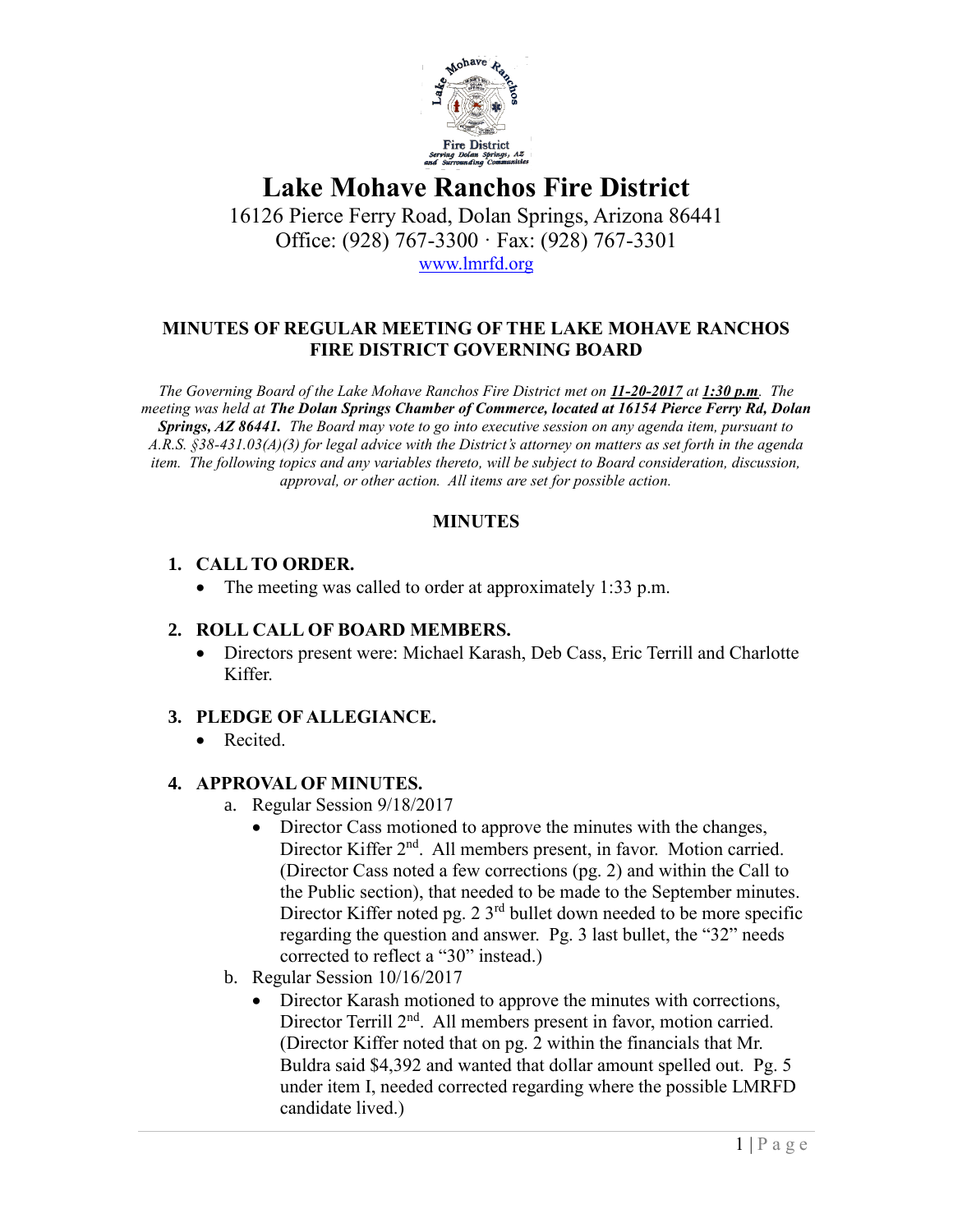- c. Special Session 10/23/2017
	- Director Karash motioned to approve the minutes with corrections to be made. Director Terrill  $2<sup>nd</sup>$ , all members present in favor. Motion carried. (Director Kiffer noted a few changes for Mr. Whittington's office to fix. Regarding some of the "fill-in" items that weren't clear. Director Kiffer is emailing Mr. Whittington the corrections.) (Note: these minutes were supplied by Mr. Whittington's office.)
- d. Special Session Executive Sessions 10/23/2017
	- Director Karash motioned to table this item due to corrections and review, Director Cass 2nd. All members present in favor. Motion carried. Item Tabled until December regular meeting.

#### **5. REPORTS AND CORRESPONDENCE.**

- a. October 2017 Financial Report(s). (The financial report(s) are to be reviewed and approved by the Board).
	- Mr. Buldra reported for the month of October 2017 the revenue was \$21,559 which was \$49,951 over budget. Mohave County Revenue was \$188,743 which was \$44,335 over budget. Non-Tax Revenue was \$29,816 which was \$5,616 over budget. Expenses were \$67,097 which were under budget by \$13,617. Personnel costs were \$11,987 which were under budget due to PSPRS. Year to Date Revenue is \$373,336 which is \$46,299 over budget and Year to Date Expenses are \$257,795 which is \$58,122 under budget. Mr. Buldra reviewed projections as well. Mr. Buldra noted the ambulance revenue is coming back up and stated the audit is taking place today for LMRFD. Mr. Richards (auditor) noted that the audit would be reported either in person or by phone during the regular meeting. Director Kiffer inquired about ambulance revenue reporting. Mr. Buldra explained that is within the Wells Fargo payroll account and it's a timing thing with deposits monthly. Also noting it funds the payroll account. Director Kiffer inquired about a credit balance/credit from Chase. Mr. Buldra noted that the credit card reconciliations aren't all put in and those will be updated. Director Kiffer noted the credit balance reflected \$5,531.21 on Chief DeMaio's credit card and Mr. Buldra stated that is an accumulation, it's not for just one month of charges. Director Kiffer inquired about a difference between unrestricted net assets between last year and current year and Mr. Buldra explained it's retained earnings, based on prior years' profit and losses. Mr. Buldra noted that property taxes are coming in for the first half as well. Director Kiffer stated that LMRFD had more carry over last year than the year before. Director Kiffer noticed a difference in Elwood Staffing payments, she wanted further clarification on. Chief DeMaio stated he would report back. Director Terrill motioned to accept the financial report, Director Cass 2nd. All members present in favor, motion carried.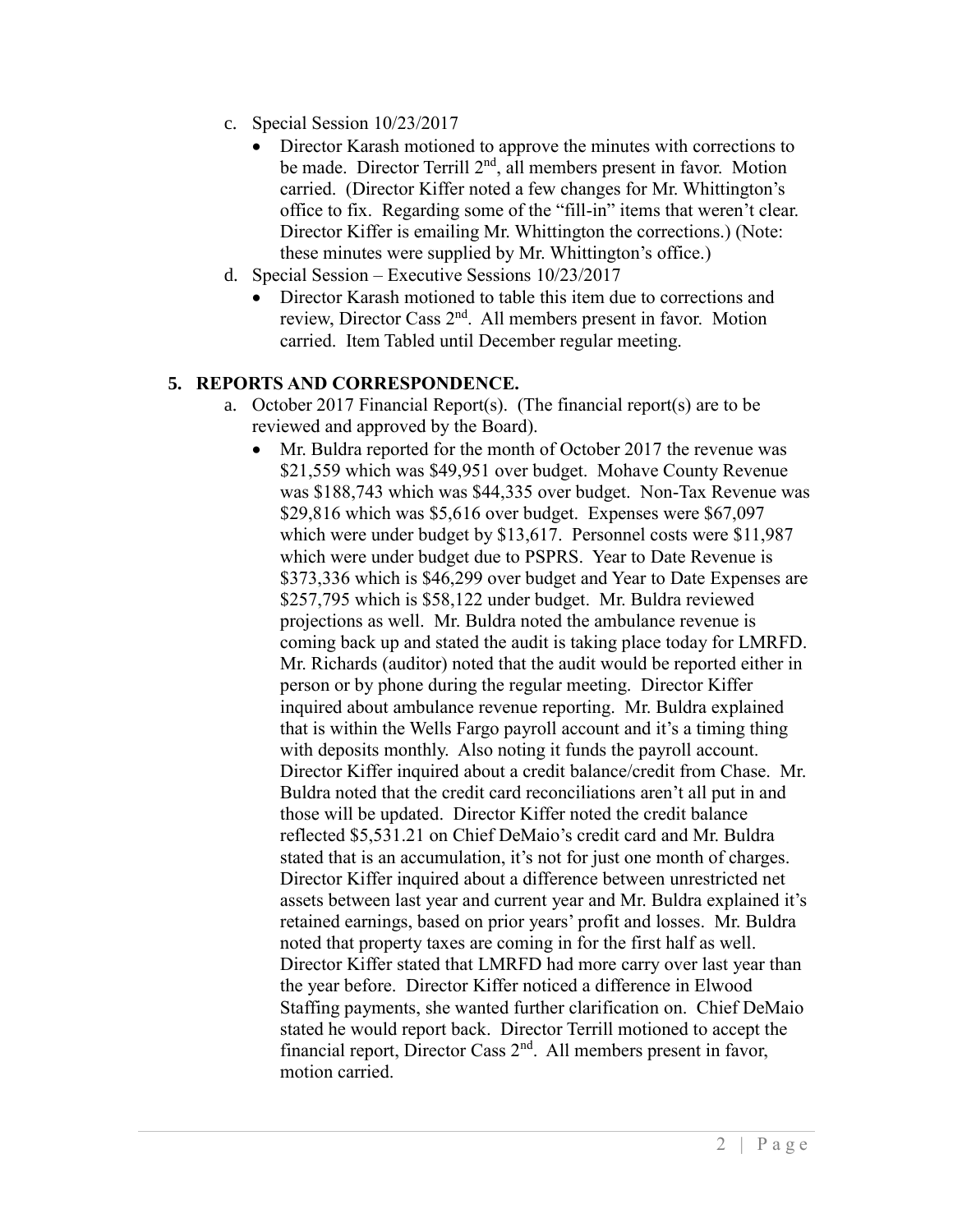

16126 Pierce Ferry Road, Dolan Springs, Arizona 86441 Office: (928) 767-3300 · Fax: (928) 767-3301 [www.lmrfd.org](http://www.lmrfd.org/)

b. Fire Chief's Report *(The governing body may not propose, discuss, deliberate or take legal action on this matter unless the specific matter is properly noticed for legal action. Therefore, action taken as a result of the Chief's report will be limited to directing staff to study the matter or scheduling the matter for further consideration and discussion at a later date. (A.R.S. 38-431.02.K.)*

- Total calls for the month of October were: 67
- Total EMS for the month of October were: 40
- Total transport calls for the month of October were: 30
- Total refusals for the month of October were: 1
	- Note: some calls were canceled.
- WT-438 had damage to front side wall tire and are at the end of their service life. Cost to replace is \$1239.77 tires.
- More tire purchases in the future due to service life expiring. That will be on the next Agenda.
- Research on 10/23/17 Special Meeting (call to the public): billing on stabilization. Stabilization has several factors. Medicare doesn't pay for stabilization. Chief DeMaio stated he is reviewing full- assessment with suppression crew. VA doesn't pay for stabilization as well. Blood pressure checks aren't paid for because they aren't considered stabilization. Chief DeMaio provided an overview of what can be billed and paid for regarding treatments, stabilizations, basic care, air flight, patient refusals, etc.
- Any patient can refuse medical transport if they meet certain criteria and aren't a danger to themselves. LMRFD can't unwilling transport a patient, it would be unlawful and LMRFD would be charged with kidnapping.
- All crews have been advised if a full work up is performed to obtain insurance information and provide that with a detailed report for billing, even if a refusal of transport took place.
- Out of District calls receiving same priority and service as in District calls: As it pertains to fire responses this is not true. LMRFD prioritizes out of District calls based on need. Not all out of District fires get the same response as in District, a limited response or delayed response or no response may occur. As far as medical is concerned we respond within our CON and not beyond, keep in mind the CON covers 2k sq. miles. The CON was obtained in 1990 and has not changed.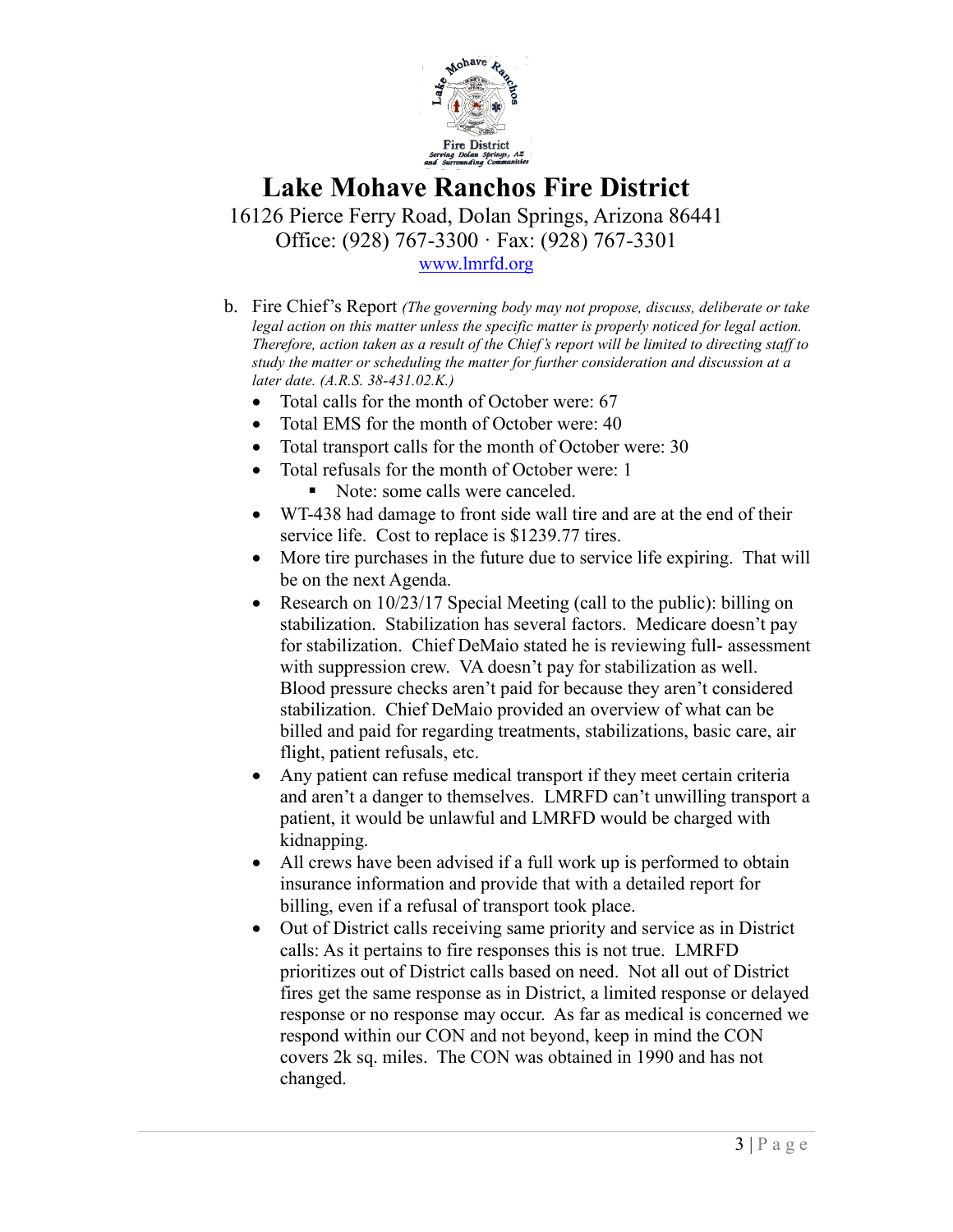- Annexation request form on the website: Once the research is done, the proper language/changes will be corrected and added. The county attorney has assisted in the right of way language due to some changes regarding annexations. The original post on the website was provided by John Flynn and it will be pulled down off the website until further clarification is provided by the county attorney.
- The website is continually being worked on and updated with cosmetic fixes.
- VFA grant application will be submitted. It is for wildland or urban interface equipment. Hose, nozzles, PPE, tools at 50%. Matching cost to the District under 4K.
- Any billable calls will be billed, some charges will be denied and not paid.

### **6. REGULAR BUSINESS.**

- a. Discussion and possible action regarding: Canvass of Special Election results of November 7, 2017. (Administration)
	- Director Cass stated: Registered Voters were 1592, ballot cast were 456 and 2 blank votes. Voter turnout total was 28.64% and 13% blank. Yes, votes were 218. No, votes were 236. Total of 454 votes. Director Kiffer asked, "why do you think it didn't pass?" Director Cass responded, "I know so many people who voted before that pamphlet came out." Director Kiffer stated that the ballots arrived on Monday and the pamphlets arrived on Friday and the language on the ballot may have been misleading. The tax increase was for .25%, NOT 3.50%. The tax rate is 3.25% and the amount to raise was .25% bringing the total to 3.50%. Director Kiffer stated that people didn't have additional information, stating that the pamphlet itself was mailed 10/3/17, but didn't reach voters for almost 2.5-3 weeks. Director Kiffer stated the language of the ballot "was not good." Chief DeMaio stated that an attorney was involved for language for the pamphlet. Also noting that LMRFD resources aren't allowed to be used to affect the outcome of an election, suggesting door-to-door may have helped with further information for the public. Director Kiffer asked Mr. Whittington if there was anything legally that can be done for the language on the ballot from the other attorney. Mr. Whittington stated he'd have to review the work, for a possible refund, but also stated that he knows this law firm has received recognition for good work. Director Karash motioned to approve and certify the election results as provided with a resolution, Director Terrill 2nd. All members present in favor, motion carried. (Note: copy of certification and resolution that were voted on will be turned into the County).
- b. Discussion and possible action regarding: Special Election for Lake Mohave Ranchos Fire District; tax override information process and results; total cost for breakdown. (Kiffer)
	- Director Kiffer noted that when the Board first spoke about this item the figure was around \$7500 cost to LMRFD. Director Kiffer stated that the total cost wound up being \$10,469.14 to LMRFD. (Mohave County Elections Department \$2186.52, Mohave County Voter Registration \$1862.64, the Attorney (whose firm handled the voting information, not the LMRFD Attorney) \$4727.25, the pamphlets \$1362.73 and postage of \$330.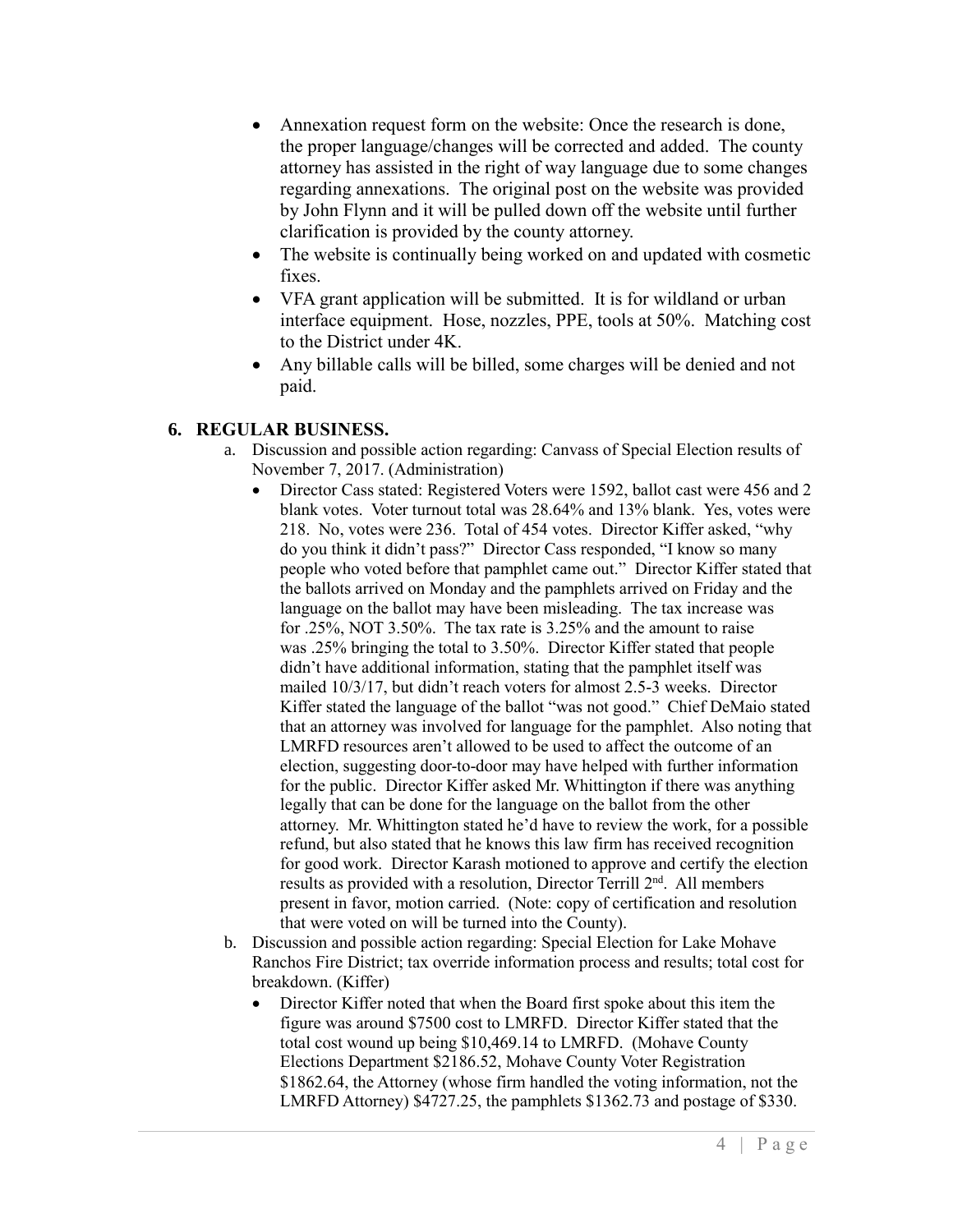

16126 Pierce Ferry Road, Dolan Springs, Arizona 86441 Office: (928) 767-3300 · Fax: (928) 767-3301

[www.lmrfd.org](http://www.lmrfd.org/)

Chief DeMaio noted that the \$7500 was an estimate of cost that was provided. Director Terrill noted that the postage invoice was \$323, but came out to \$330 and that the elections department figure for mail-in ballot didn't seem correct. Chief DeMaio stated that he has actual copy of the invoice that was emailed. Chief DeMaio stated O'Neill Printing wanted the invoice for postage pre-paid and the cost difference could be estimate versus actual. Chief DeMaio stated he'd look into the \$7 credit refund from O'Neill Printing. Director Cass noted with a correction to the totaling; the total cost spent was \$10139.14. No action.

- c. Discussion and possible action regarding: Rescinded nomination from Ed Bennett. (Administration)
	- Director Karash noted that Mr. Bennett lived in Lake Mead City, not Meadview. The property didn't fall within District boundaries. Director Bennett was withdrawn for consideration for LMRFD Board Member seat due to this reason. No action.
- d. Discussion and possible action regarding: Appointment of Board Member for Lake Mohave Ranchos Fire District. (Board)
	- Four potential candidates presented themselves for consideration. Ms. Aiken, Jay Fleming, Rick Sherwood and Jeff Rumbles. Each provided an overview of themselves and backgrounds. Also noting that each is a registered AZ voter and all live within LMRFD boundaries. Director Terrill asked each candidate to provide an answer to what they would/could bring to the District. Each potential candidate responded. The Board ensued in discussion and review of the candidates. Ms. Bower suggested balancing the board with selection from Meadview. The open board seat term is up for reelection in 2018. Director Kiffer nominated Rick Sherwood to fill the open LMRFD seat, Director Cass 2<sup>nd</sup>. All members present in favor, motion carried.
- e. Discussion and possible action regarding: Swearing in Appointed Board Member; Oath of Office. (Board)
	- Director Karash swore in the newly appointed LMRFD Board Member, Rick Sherwood to serve for LMRFD until November 2018 upon re-election. The Oath of Office was read by Director Karash and repeated by Mr. Sherwood. No action.
- f. Discussion and possible action regarding: Approval for Appointed Board Member to become a signer on the WellsFargo (County – Warrants) account and WellsFargo (payroll) account for Lake Mohave Ranchos Fire District. (Board)
	- Director Cass motioned to table items F, G and H until the December Regular Board Meeting, Director Kiffer 2<sup>nd</sup>. All members present in favor, motion carried.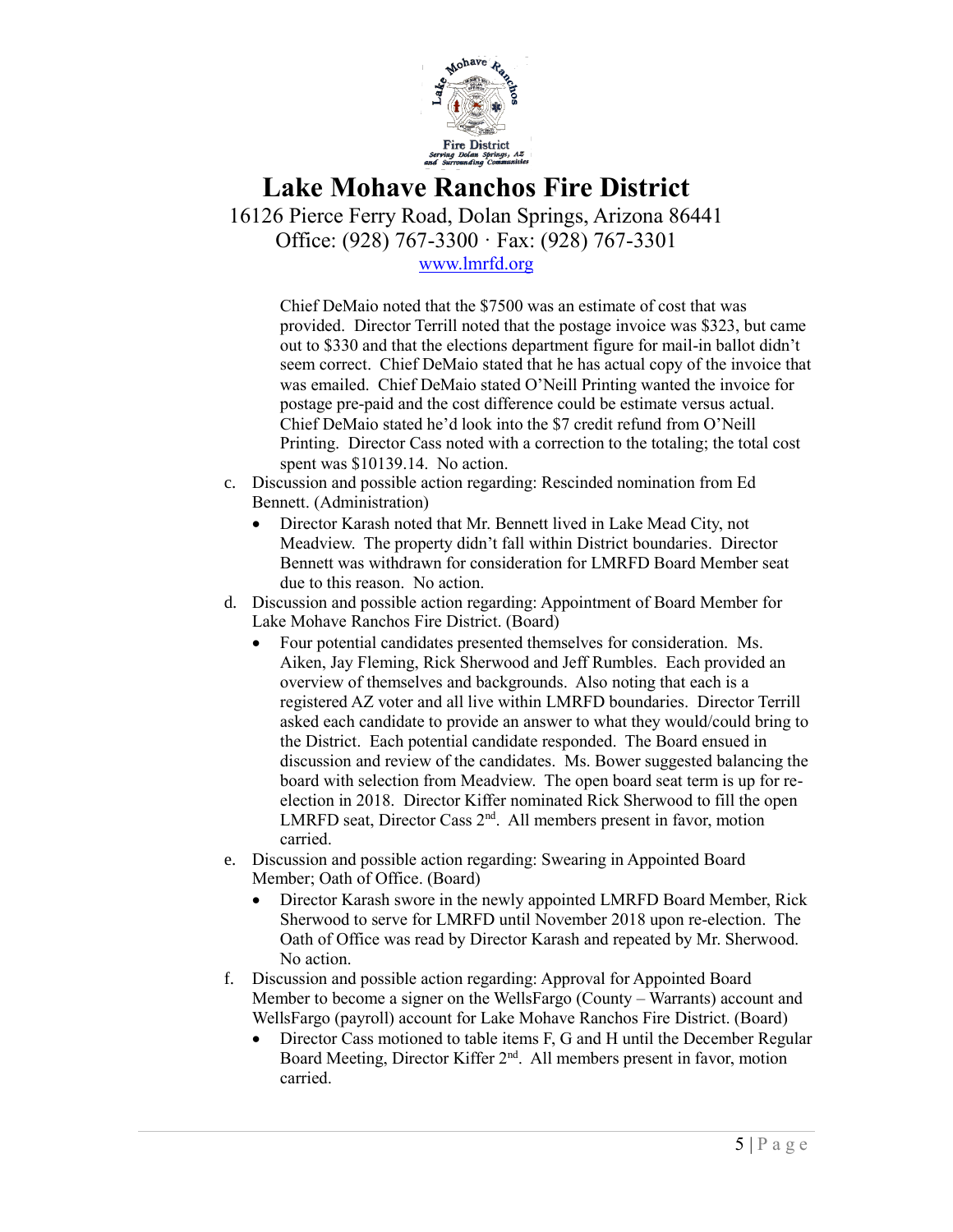- g. Discussion and possible action regarding: Nomination for Board Chairman. (Board)
	- Director Cass motioned to table items F, G and H until the December Regular Board Meeting, Director Kiffer 2<sup>nd</sup>. All members present in favor, motion carried.
- h. Discussion and possible action regarding: Nomination for Board Clerk. (Board)
	- Director Cass motioned to table items F, G and H until the December Regular Board Meeting, Director Kiffer 2<sup>nd</sup>. All members present in favor, motion carried.
- i. Discussion and possible action regarding: Reimbursement for PSPRS training for Board Member Michael Karash. (Administration)
	- Director Kiffer motioned to approve the training cost and mileage for the PSPRS training that Director Karash attended, Director Terrill 2nd. Director Kiffer, Director Terrill and Director Cass voted "Aye". Director Karash abstained from the vote. Motion carried.
- j. Discussion and possible action regarding: Alternate Funding Committee update. (Administration/Bower)
	- Ms. Bower stated the annexation for citizens has been tabled by the Alternative Funding Committee. Ms. Bower noted there is preliminary work on boundaries that needs done for annexing more Meadview residents in. Ms. Bower read the A.R.S. pertaining to ambulance service. Chief DeMaio and Ms. Bower ensued in discussion regarding stabilization, billing and reporting. Ms. Bower stated that if Medicare denies payment for blood pressure checks then the patient needs billed. (A citizen in the crowd asked what this had to do with alternative funding). Ms. Bower noted that these need to be collected on an ambulance run. Director Kiffer reviewed with Ms. Bower the alternative funding ideas that have been researched. Director Kiffer stated that some monies uncollected in billing is where Ms. Bower has come to for looking for money back to the District. Director Cass noted that there is a KADS flyer circulating with the LMRFD name on it and it's not a District fundraiser, there has been no notification to the Board regarding this. No action.
	- The Board voted to go into Executive Session at approximately 2:25 p.m. for Executive Session Item 7. 1 a-g and 7. 2 a-b.

### **7. EXECUTIVE SESSION.**

- 1. Board of Directors may vote to go into Executive Session pursuant to A.R.S. §38-431.03 (A)(3) for legal advice and pursuant to A.R.S. §38-431.03 (A)(4) to give direction to legal counsel re:
	- a. Update and review of credit card payment for ambulance service(s). (Whittington/Kiffer)
	- b. Review of draft Administrative Staff Office policy; hours of operation. (Whittington/Kiffer)
	- c. Review of draft Administration Staff Office Vacation policy; accrual of hours; usage; and limitation(s). (Whittington/Kiffer)
	- d. Review of draft Vacation policy for Suppression; accrual of hours; usage; and limitation(s) (Whittington/Kiffer)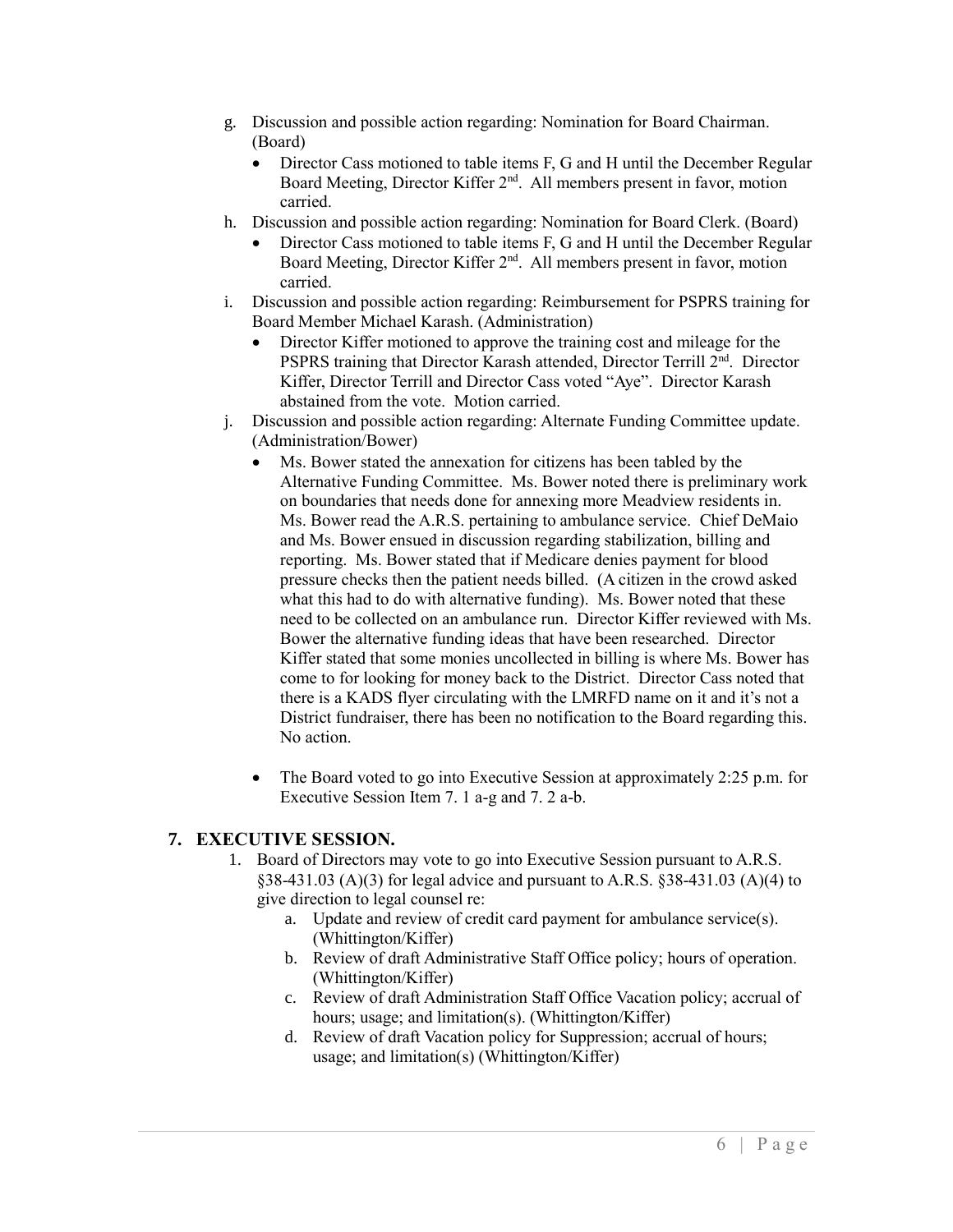

16126 Pierce Ferry Road, Dolan Springs, Arizona 86441 Office: (928) 767-3300 · Fax: (928) 767-3301

[www.lmrfd.org](http://www.lmrfd.org/)

- e. Discussion and possible action regarding: Financial postings on the Lake Mohave Ranchos Fire District Website; cover page of monthly financials. (Whittington/Buldra/Board)
- f. Review of Administrative Office staffing positions; hours; wages; alternative staffing levels; job descriptions and/or duties required for positions. (Administration/Buldra)
- g. Review of Elwood Staffing Agreement. (Administration/Whittington)
- 2. Board of Directors may vote to go into Executive Session pursuant to A.R.S. §38-431.03 (A)(1) for personnel matter, A.R.S. §38-431.03 (A)(3) for legal advice and pursuant to A.R.S. §38-431.03 (A)(4) to give direction to legal counsel re:
	- a. Fire Chief's performance review; review of role and responsibilities. (Administration/Whittington/Kiffer)
	- b. Review of Fire Chief's Contract. (Administration/Whittington/Kiffer)
	- Regular Session reconvened open to the public at approximately 4:15p.m.

#### **8. EXECUTIVE BUSINESS**.

- a. Discussion and possible action regarding: Credit Card payment for Ambulance. (Kiffer)
	- Director Kiffer motioned to rescind and remove this item from the Agenda until a future date, Director Terrill 2<sup>nd</sup>. All members present in favor, motion carried.
- b. Discussion and possible action regarding: Administrative Staff Office policy; hours of operation. (Kiffer)
	- Director Terrill motioned to table these items (b,c and d) until the paperwork is received from the Attorney, Director Cass 2<sup>nd</sup>. All members present in favor, motion carried.
- c. Discussion and possible action regarding: Administrative Staff Office Vacation policy; accrual of hours; usage; and limitation(s). (Kiffer)
	- Director Terrill motioned to table these items (b,c and d) until the paperwork is received from the Attorney, Director Cass  $2<sup>nd</sup>$ . All members present in favor, motion carried.
- d. Discussion and possible action regarding: Vacation policy for Suppression; accrual of hours; usage; and limitation(s) (Kiffer)
	- Director Terrill motioned to table these items (b,c and d) until the paperwork is received from the Attorney, Director Cass 2<sup>nd</sup>. All members present in favor, motion carried.
- e. Discussion and possible action regarding: Financial postings on the Lake Mohave Ranchos Fire District Website; cover page of monthly financials. (Board)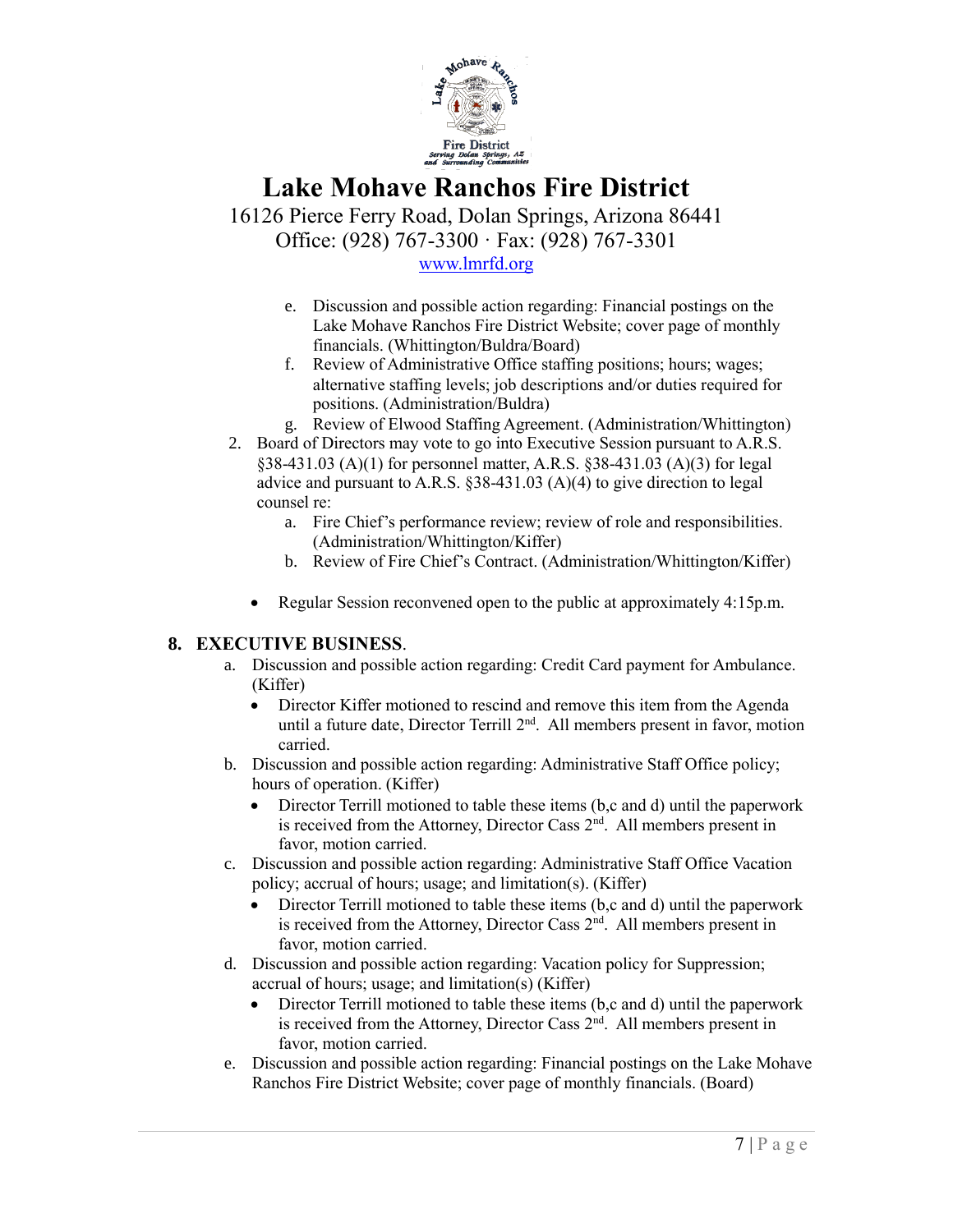- Chief DeMaio stated that Mr. Buldra advised that the summary of the financials is provided in the minutes. Also noting that he could provide a letter to the Board regarding this matter to consider. Director Kiffer motioned to have Mr. Buldra draft a letter regarding financial postings, Director Cass 2<sup>nd</sup>. All members present in favor, motion carried.
- f. Discussion and possible action regarding: Administrative Office staffing positions; hours; wages; alternative staffing levels; job descriptions and/or duties required for position(s). (Administration)
	- Chief DeMaio and the Board of Directors ensued in discussion regarding expenditures for two Administrative staff personnel, alternative staffing options and current work situations. No action.
- g. Discussion and possible action regarding: Elwood Staffing Agreement. (Board)
	- The Board and Chief DeMaio ensued in discussion regarding termination fee with the Agreement; noting there isn't one. Discussion was had involving current staffing situations. No action.
- h. Discussion and possible action regarding: Fire Chief's performance, role and responsibilities. (Kiffer)
	- Tabled until December meeting.
- i. Discussion and possible action regarding: Fire Chief's Contract. (Kiffer)
	- Tabled until January meeting.
- **9. CALL TO THE PUBLIC.** *Consideration and discussion of comments and complaints from the public. Those wishing to address the Lake Mohave Ranchos Fire District Board need not request permission in advance. The Fire District Board is not permitted to discuss or take action on any item(s) that are not on the Agenda that are raised in the call to the public. However, individual Board Members may be permitted to respond to criticism directed to them. Otherwise, the Board may direct that staff review the matter or that the matter be placed on a future agenda. The Fire District Board cannot discuss or take legal action on any issue raised during the Call to the Public due to restriction of the Opening Meeting Law.*
	- Mr. Farmer inquired about ambulance service from Kingman, wanting to know how often AMR responds into LMRFD. Mr. Farmer requested this be placed on the December agenda.
	- Pat Kelly-Staub addressed a concern regarding the Attorney preparing certain minutes and that's a cost to taxpayers. Ms. Staub stated there is two office staff employees who can do these. Mr. Whittington stated to the Chairman to contact him regarding this.

### **10. CONSIDERATION OF FUTURE AGENDA ITEMS.**

- Item  $4 \cdot D$
- Item 6: F, G and H
- Item  $J$  repeat/overview
- Item 7 (section 1): B, C and  $D$  Executive Session
- Item 7 (section 2):  $B -$  Executive Session
- Item 7 (section 1):  $E$
- Ad in paper seize & desist letter regarding unapproved LMRFD fundraiser
- Website
- Human Resources Investigation
- Call to the Public Agenda requested items

#### **11. NEXT REGULAR BOARD MEETING DATE & LOCATION.**

• December 18, 2017 – Meadview, AZ